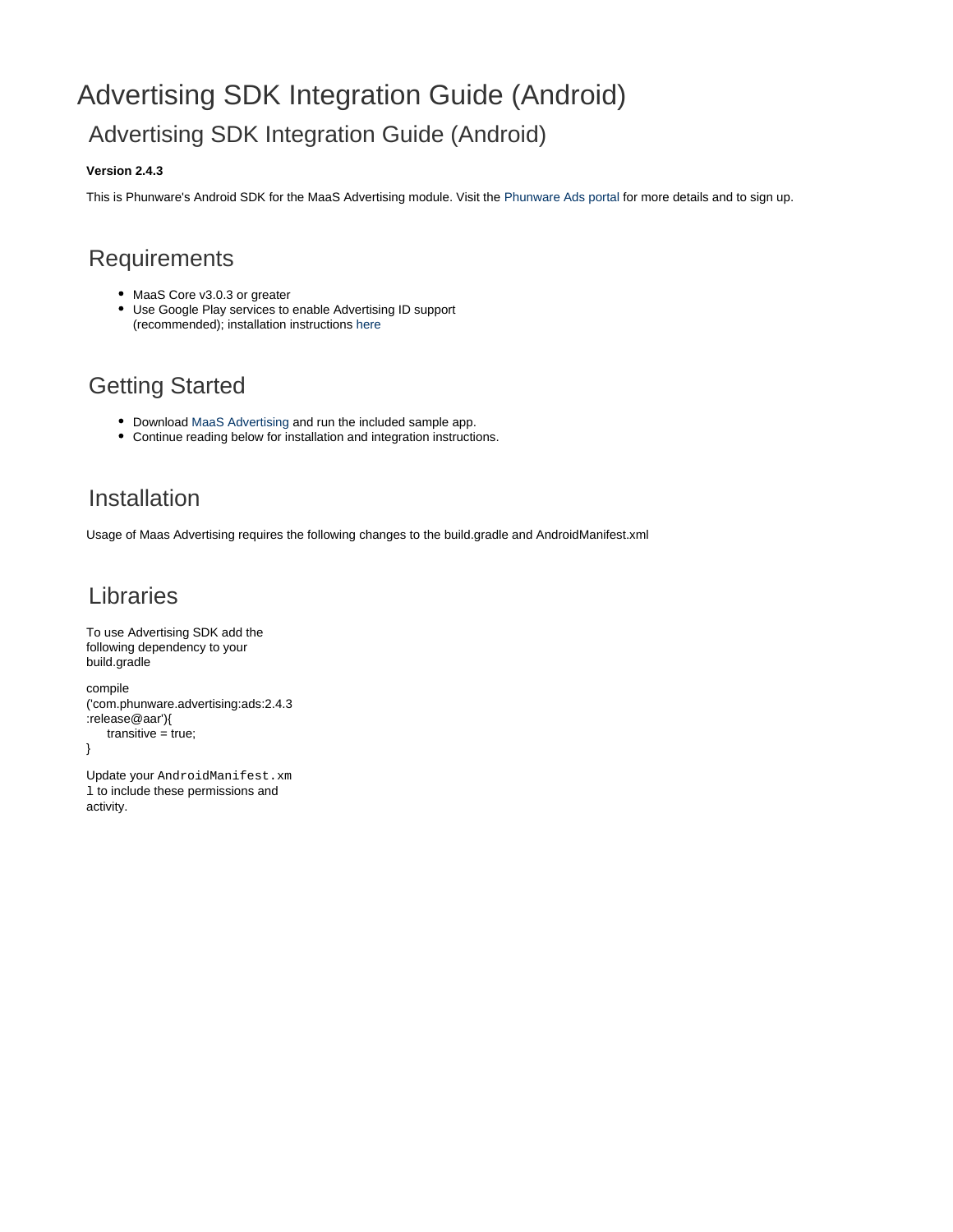```
<uses-permission
android:name="android.permission.INTERNET"/>
<uses-permission
android:name="android.permission.ACCESS_NETWORK
_STATE"/>
<uses-permission
android:name="android.permission.READ_PHONE_STA
TE"/>
<!-- Optional permissions to enable ad
geotargeting:
<uses-permission
android:name="android.permission.ACCESS_COARSE_
LOCATION"/>
<uses-permission
android:name="android.permission.ACCESS_FINE_LO
CATION"/>
--&><!-- Inside of the application tag: -->
<activity
android:name="com.phunware.advertising.internal
.PwAdActivity"
android:configChanges="keyboard|keyboardHidden|
orientation|screenSize" />
```
### Integration

The primary methods in MaaS Advertising involve displaying the various ad types.

### **Native Ad Usage**

Native ads are advertisements designed to fit naturally into your app's look and feel. Predefined ad features are provided as a JSON payload which your app consumes in a template that follows your UI's theme.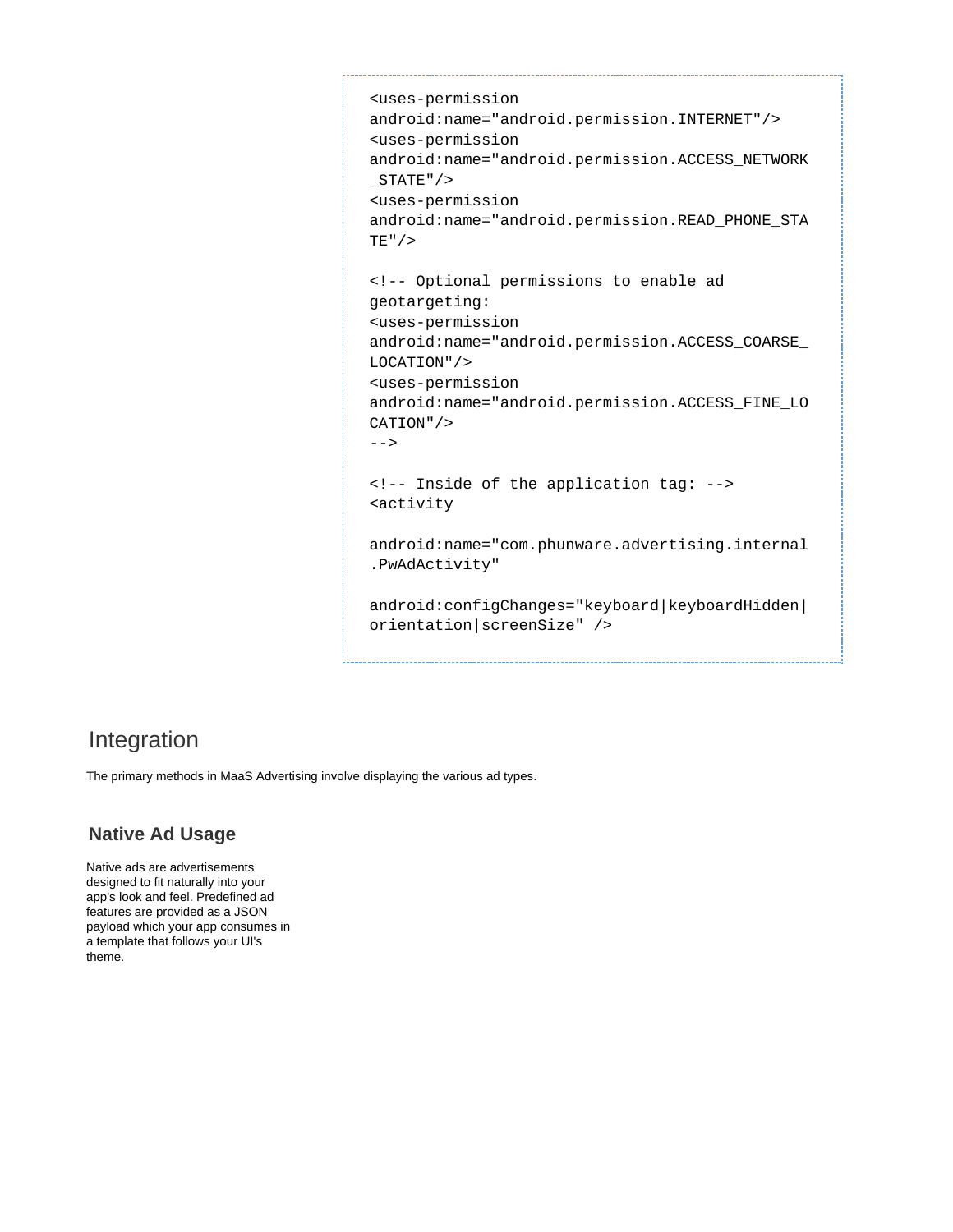```
import com.phunware.advertising.*;
// ...
String zoneId = "YOURNATIVEADZONEID"; 
PwNativeAd nativeAd =
PwAdvertisingModule.get().getNativeAdForZone(co
ntext, zoneId); 
nativeAd.setListener(new
PwNativeAd.PwNativeAdListener() { 
  @Override 
 public void nativeAdDidLoad(PwNativeAd
nativeAd) { 
  try { 
   renderUiFromNativeAd(nativeAd);
   } catch (JSONException e) {
             // Log the error and discard this
native ad instance.
        }
     }
     @Override
    public void nativeAdDidFail(PwNativeAd
nativeAd, String errMsg) {
        // The ad failed to load and the errMsg
describes why.
        // Error messages are not intended for
user display.
   }
});
nativeAd.load();
// ...
// ... when native ad data is displayed on
screen: 
nativeAd.trackImpression();
// ...
// ... when native ad is clicked: 
nativeAd.click(context);
```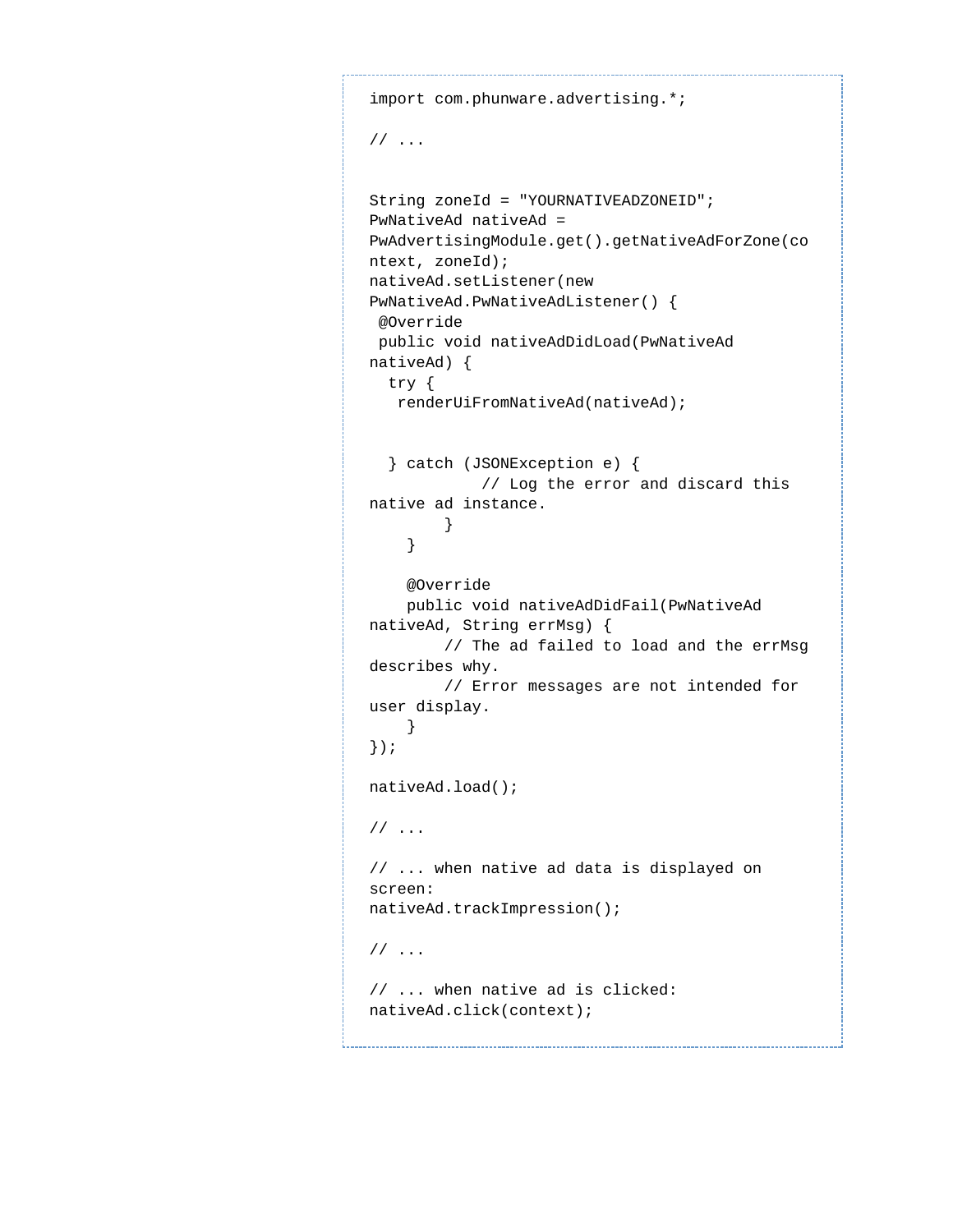```
private void renderUiFromNativeAd(PwNativeAd
nativeAd) throws JSONException {
     JSONObject json = new
JSONObject(nativeAd.getAdData());
     String adtitle = json.optString("adtitle");
     String imageurl =
json.optString("iconurl");
     double stars = json.optDouble("rating");
     String html = json.optString("html");
     String adtext = json.optString("adtext");
     String cta = json.optString("cta");
     // Use the data to build a view item of
your own design.
}
```
**Multiple Ads Request**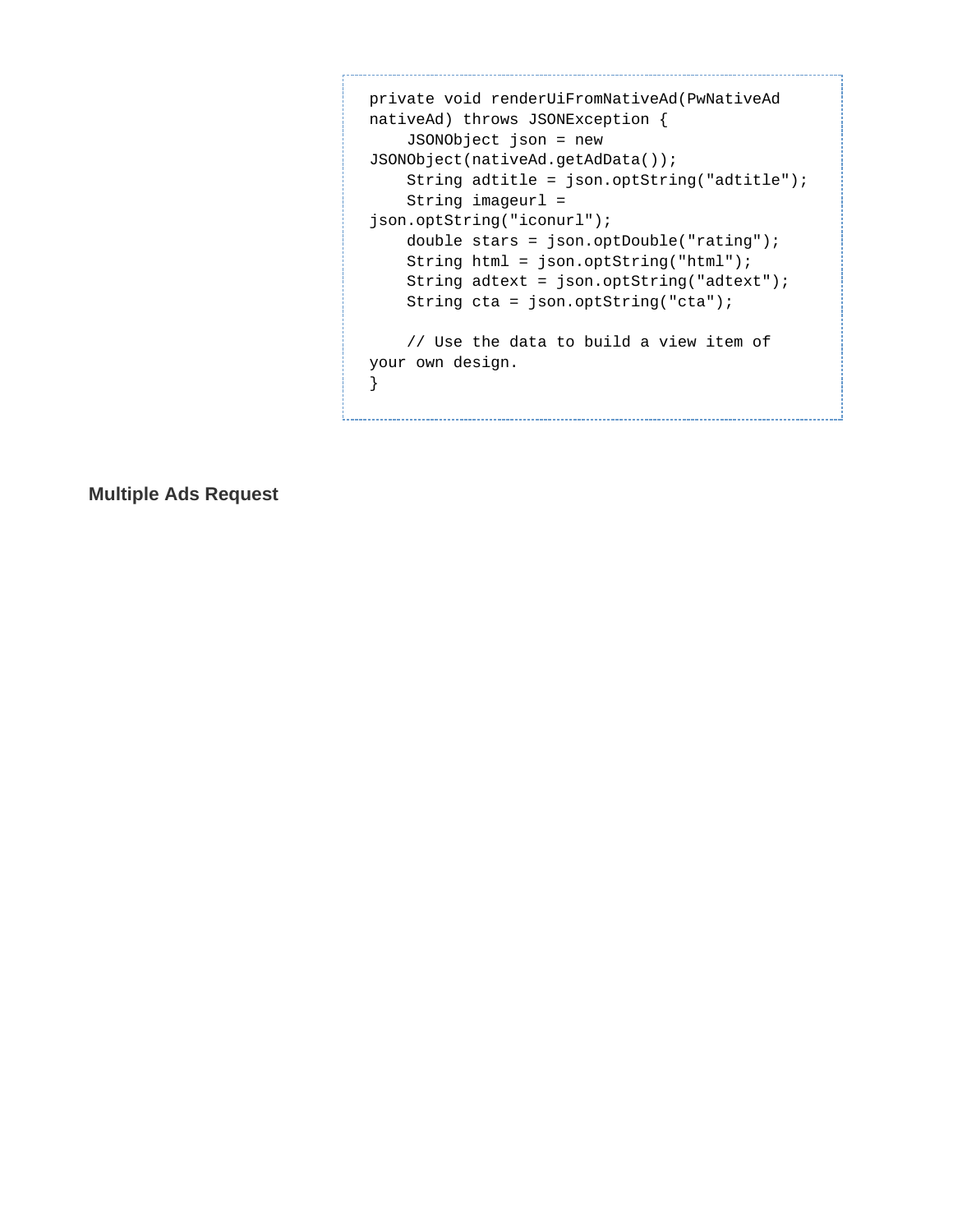```
String zoneId = "YOURNATIVEADZONEID"; 
PwAdRequest request =
PwAdvertisingModule.get().getAdRequestForZone(z
oneId);
PwAdvertisingModule.get().getNativeAdLoader(); 
int numberOfAdsToLoad = 10; 
PwAdLoader<PwNativeAd> adLoader =
PwAdvertisingModule.get().getNativeAdLoader();
adLoader.multiLoad(context, request,
numberOfAdsToLoad, 
 new
PwAdLoader.PwAdLoaderListener<PwNativeAd>() { 
   @Override 
  public void onSuccess(PwAdLoader adLoader,
List<PwNativeAd> nativeAdsList) { 
    for(PwNativeAd nativeAd : nativeAdsList) { 
     // Use the native ad to build a view item.
     try { 
     renderUiFromNativeAd(nativeAd); 
     } catch (JSONException e) { 
      // Log the error and discard this native
ad instance.
     } 
    } 
   }
   @Override
         public void onFail(PwAdLoader adLoader,
String errMsg) {
             // No ads are returned and the
errMsg describes why.
             // Error messages are not intended
for user display.
 }
 }
);
```
#### **Banner Usage**

Banners are inline ads that are shown alongside your app's interface.

For XML usage only.

Add this to your layout xml.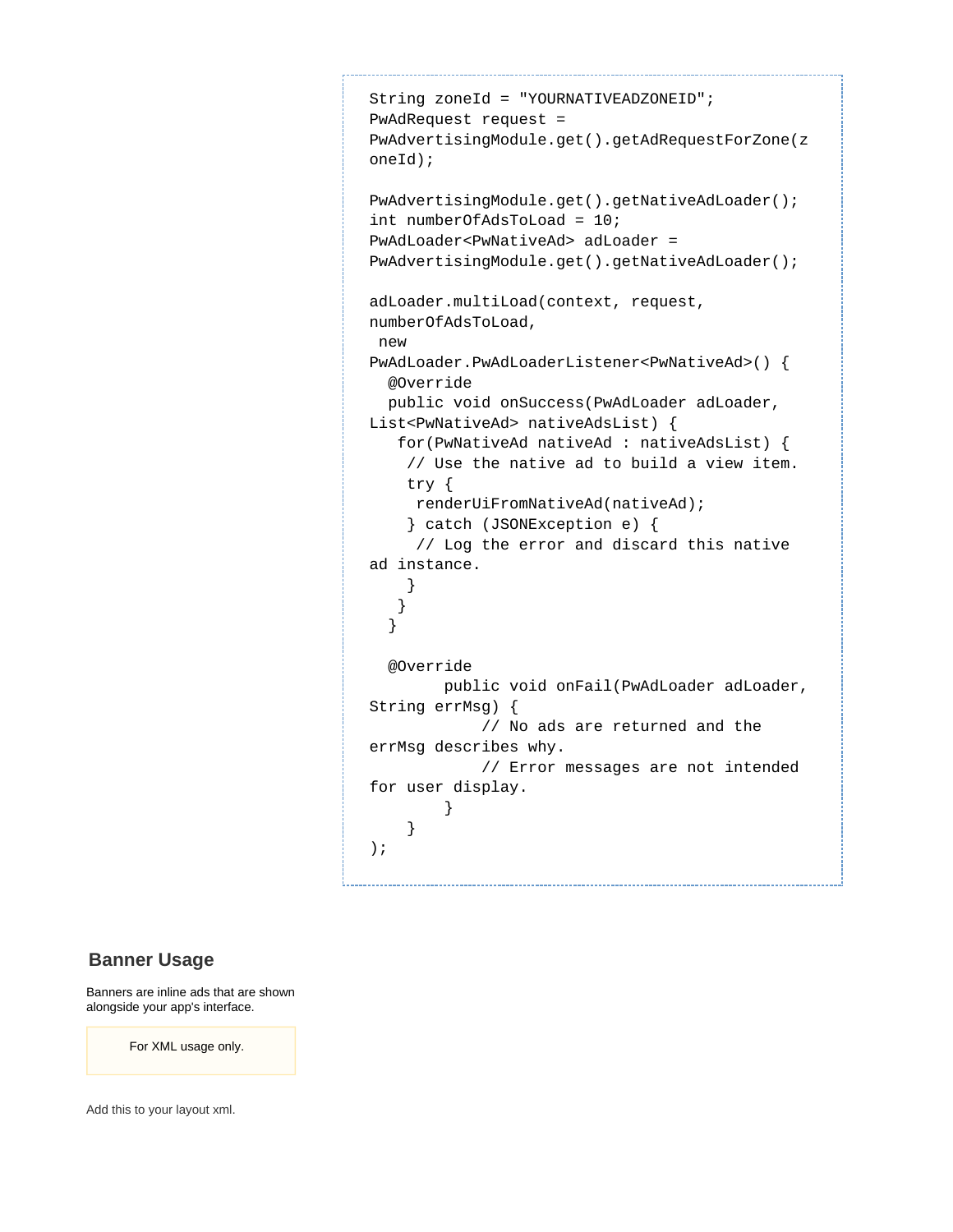```
<!-- Add a banner to your layout xml. --> 
<!-- This will cause a 320x50 ad to be created,
which will automatically kick off ad rotation.
--&><com.phunware.advertising.PwBannerAdView 
  android:id="@+id/bannerAd" 
  android:layout_width="320dp" 
  android:layout_height="50dp" 
  zone="YOUR_ZONE_ID" />
```
<!-- Add a banner to your layout xml. -->

<com.phunware.advertising.PwBannerAdView

<!-- This will cause a 320x50 ad to be created, which will automatically kick off ad rotation.

OR

If Zone is not specified, add this to your layout .xml

Add this to your activity:

 android:id="@+id/bannerAd" android:layout\_width="320dp" android:layout\_height="50dp" />

import com.phunware.advertising.\*;

// ...

 $--$ 

PwBannerAdView bannerAdView = (PwBannerAdView)findViewById(R.id.bannerAd); bannerAdView.startRequestingAdsForZone("YOURBAN NERZONE\_ID");

#### **Interstitial Usage**

Interstitial ads are best used at discrete stopping points in your app's flow, such as at the end of a game level or when the player dies.

```
import com.phunware.advertising.*;
// ...
PwInterstitialAd interstitialAd =
PwAdvertisingModule.get().getInterstitialAdForZ
```
one(this, "YOURINTERSTITIALZONE\_ID"); interstitialAd.show();

#### **Video Ads Usage**

Video ads are interstitial ads that play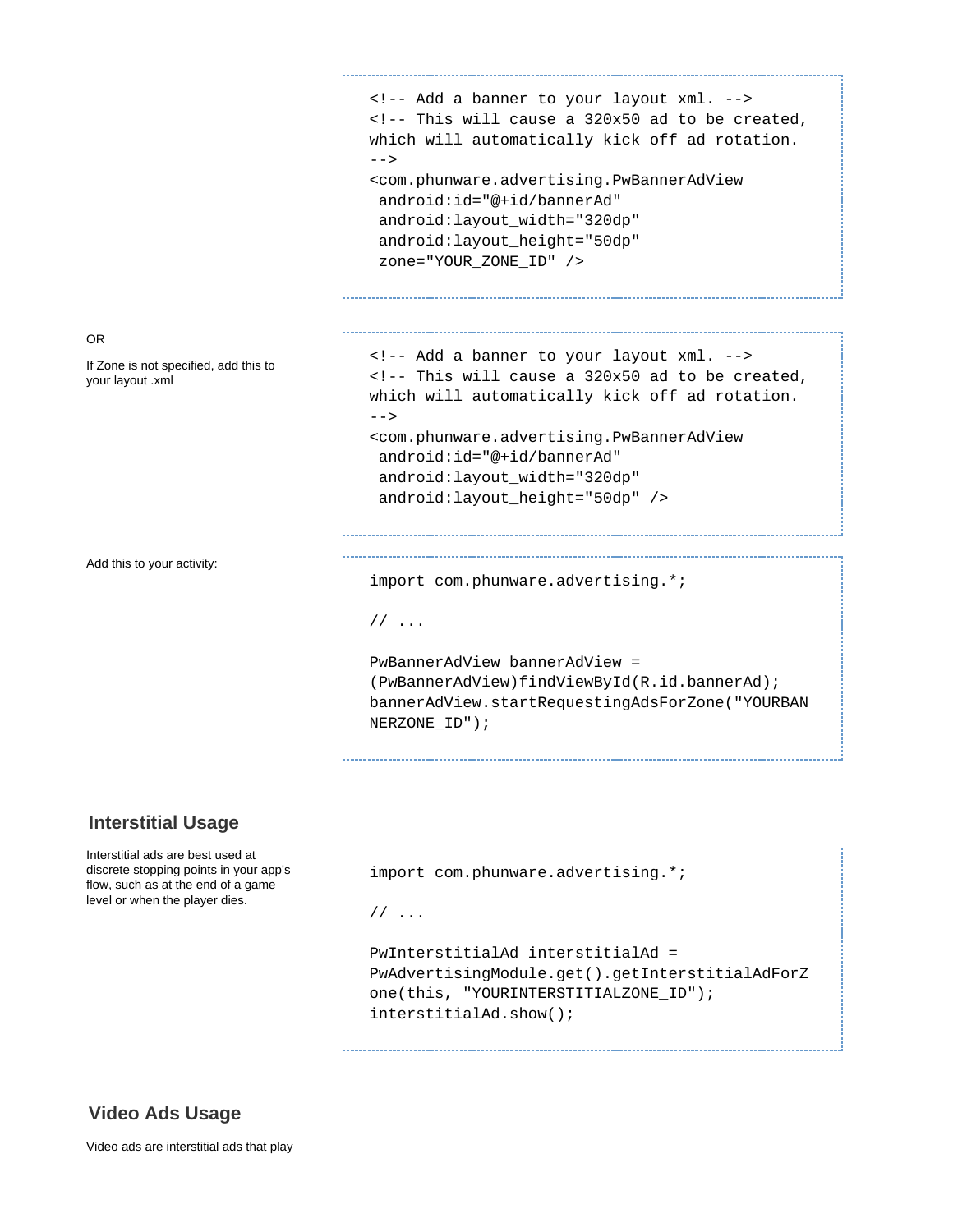a video. They are best used at discrete stopping points in your app's flow, such as at the end of a game level or when the player dies.

import com.phunware.advertising.\*;

import com.phunware.advertising.\*;

```
// ...
```

```
PwVideoInterstitialAd videoAd =
PwAdvertisingModule.get().getVideoInterstitialA
dForZone(this, "YOURVIDEOZONE_ID");
videoAd.show();
```
### **Rewarded Video Ads Usage**

Rewarded Video ads are interstitial ads that play a video and reward the user after see the video. They are best used on games making the user wants to see an Ad to be rewarded.

```
//...
PwRewardedVideoAd rewardedVideoAd =
PwRewardedVideoAd.getInstance(this,
"YOUR_REWARDED_VIDEO_ZONE_ID");
rewardedVideoAd.setUserId("YOUR_LOCAL_PLAYER_ID
"); //This is required.
//You can send custom data in a HashMap
HashMap<String, String> customData = new
HashMap<>();
         customData.put("Data 1", "value 1");
         customData.put("Data 2", "value 2");
         //Note: this custom data is converted
to JSON, and has a limit of 255 characters, if
this exceeds the 255 limit the SDK will delete
the necessary keys of data to reach the limit.
mRewardedVideoAd.setCustomData(customData);
//Setting listeners.
rewardedVideoAd.setListener(new
PwRewardedVideoAd.PwRewardedVideoAdListener() {
             @Override
             public void
rewardedVideoDidLoad(PwRewardedVideoAd
rewardedVideoAd, TVASTRewardedVideoInfo
rewardedVideoInfo) {
 }
             @Override
```
 public void rewardedVideoDidClose(PwRewardedVideoAd rewardedVideoAd, TVASTRewardedVideoInfo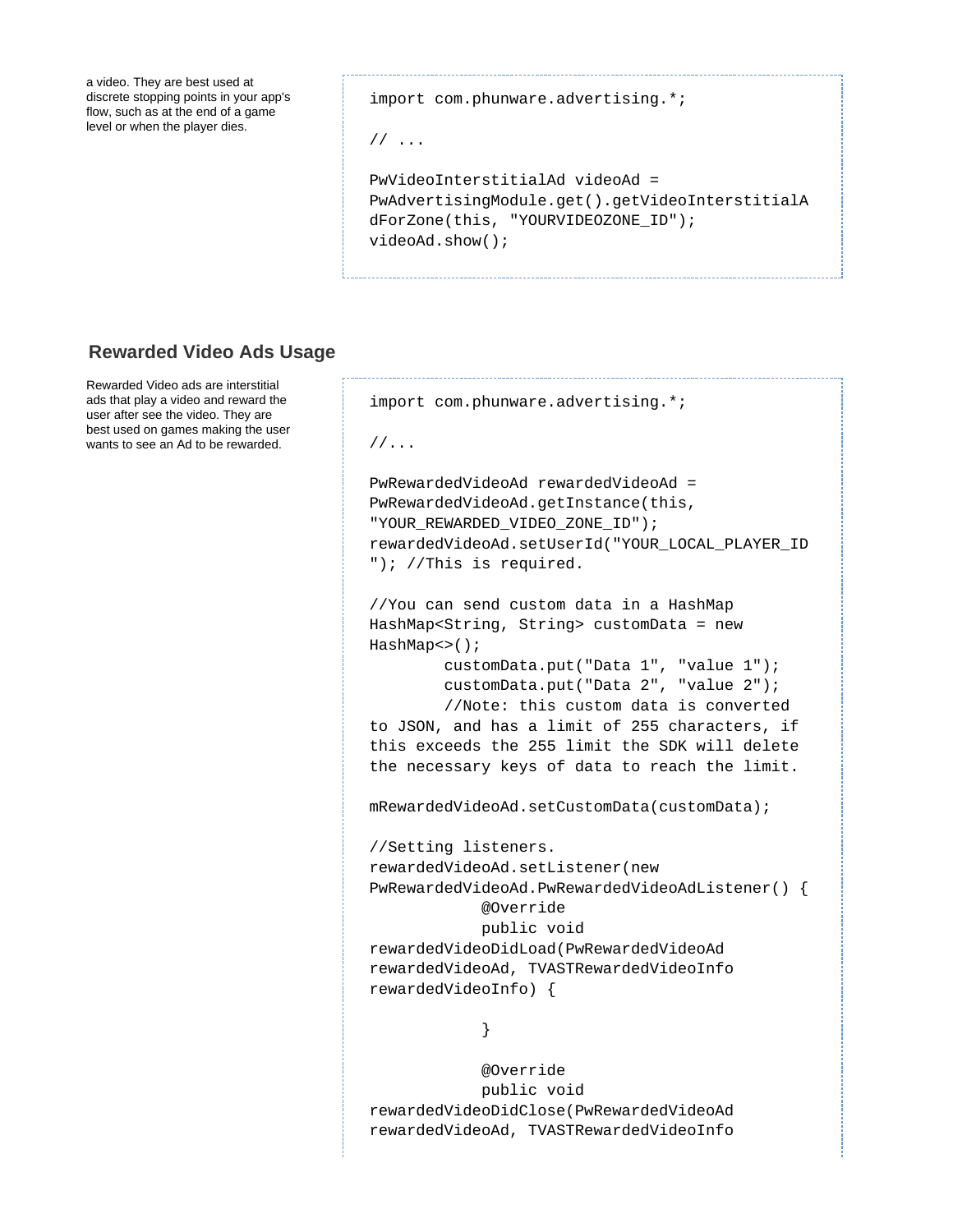```
rewardedVideoInfo) {
                Log.d("TAG",
"rewardedVideoDidClose");
 }
            @Override
            public void
rewardedVideoDidFail(PwRewardedVideoAd
rewardedVideoAd, String error,
TVASTRewardedVideoInfo rewardedVideoInfo) {
                //If rewarded video doesn't
have remaining views, you can check the error
code if this exist.
                if(rewardedVideoInfo.getError()
== 557)Toast.makeText("getContext()", "You don't have
remaining views", Toast.SHORT).show();
 }
 }
            @Override
            public void
rewardedVideoActionWillLeaveApplication(PwRewar
dedVideoAd rewardedVideoAd,
TVASTRewardedVideoInfo rewardedVideoInfo) {
 }
            @Override
            public void
rewardedVideoDidEndPlaybackSuccessfully(PwRewar
dedVideoAd rewardedVideoAd, RVSuccessInfo
rewardedVideoSuccessInfo,
TVASTRewardedVideoInfo rewardedVideoInfo) {
                Log.d("REWARD:",
rewardedVideoSuccessInfo.getCurrencyId());
                Log.d("AMOUNT:",
String.valueOf(rewardedVideoSuccessInfo.getAmou
nt()));
                //Remaining views after video
completes.
                Log.d("REMAINING VIEWS:",
String.valueOf(rewardedVideoSuccessInfo.getRema
iningViews()));
 }
            @Override
            public void
onCacheCompleted(PwRewardedVideoAd
rewardedVideoAd, TVASTRewardedVideoInfo
```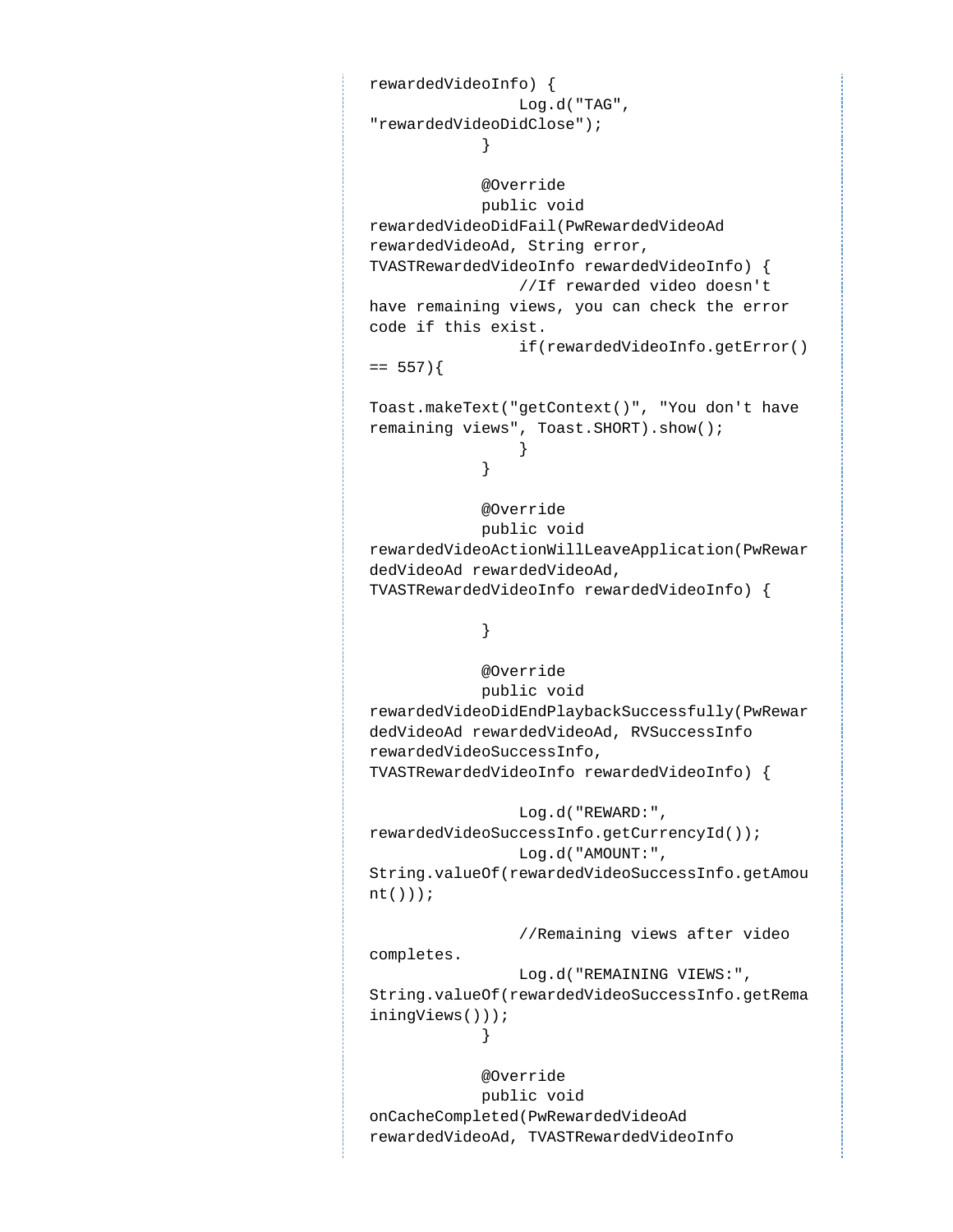```
rewardedVideoInfo) {
                if (rewardedVideoAd != null) {
                   rewardedVideoAd.show();
 }
            }
            @Override
            public void
onCacheProgress(PwRewardedVideoAd
rewardedVideoAd, int percentageCompleted) {
```
}